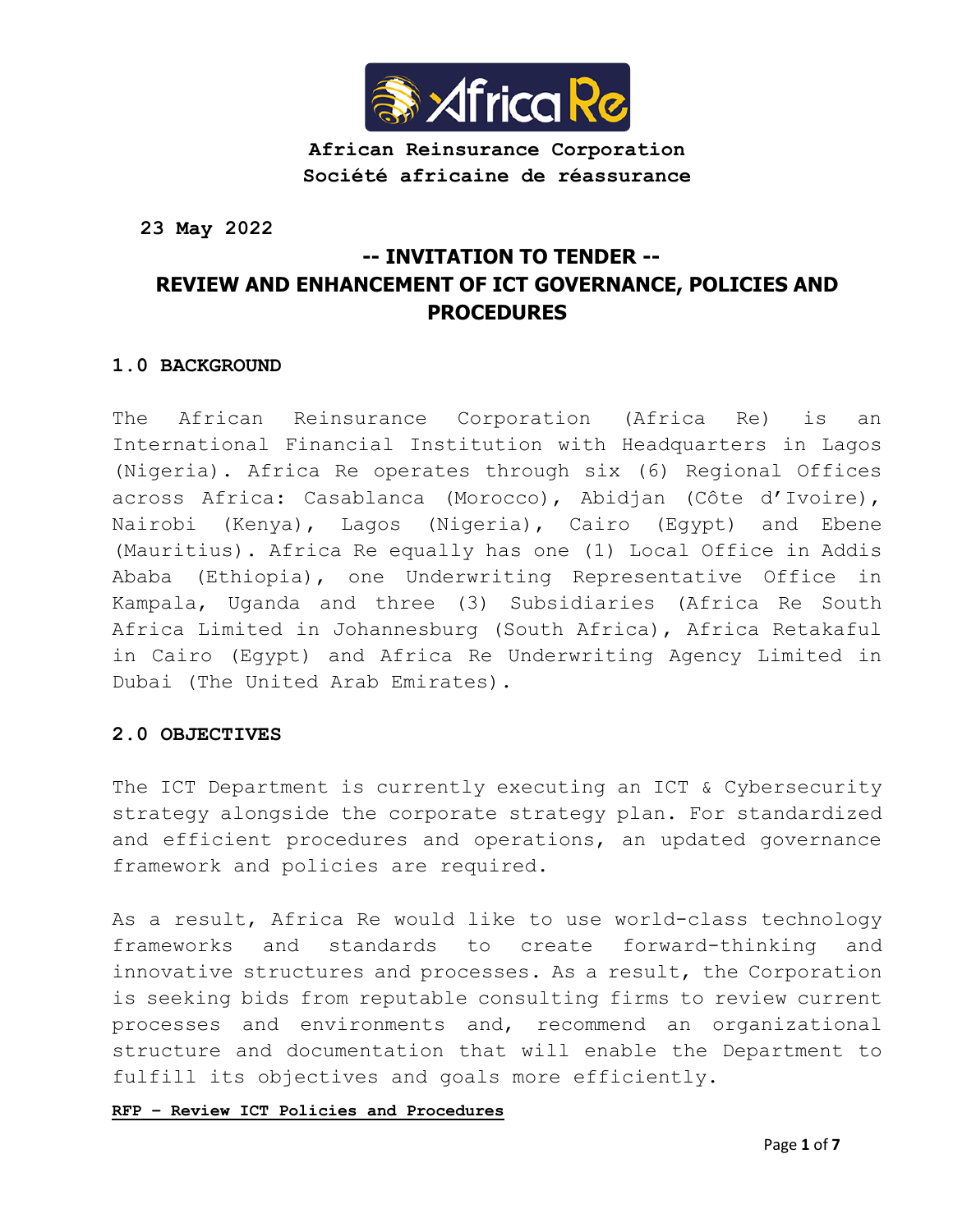# **3.0 SCOPE OF THE SERVICE**

The consultant will be required to undertake the following assignment:

- 1. Review current governance model, polices, procedures and operations
- 2. Select suitable and agile frameworks and standards in line with our strategies and business model,
- 3. Propose a new governance model and organizational structure,
- 4. Draft set of policies and procedures for efficient and optimum processes and operations,
- 5. Provide a brief implementation roadmap including induction sessions for senior management and ICT team.

#### **4.0 DELIVERABLES**

At the end of the exercise, the consultant is expected to provide at least the following:

- 1. An Agile governance model including reporting structure and periodicity of meetings and reviews,
- 2. Set of policies to support and govern processes and functions,
- 3. Set of procedures derived from the policies to streamline the operations and meet end user expectations,
- 4. Implementation roadmap and induction / training plan for senior management and ICT Team

## **5.0 EVALUATION PROCESSES AND SELECTION CRITERIA**

Responses to this RFP will be evaluated and scored based on the following criteria:

- Understanding of the requirements
- Approach and methodology
- Implementation plan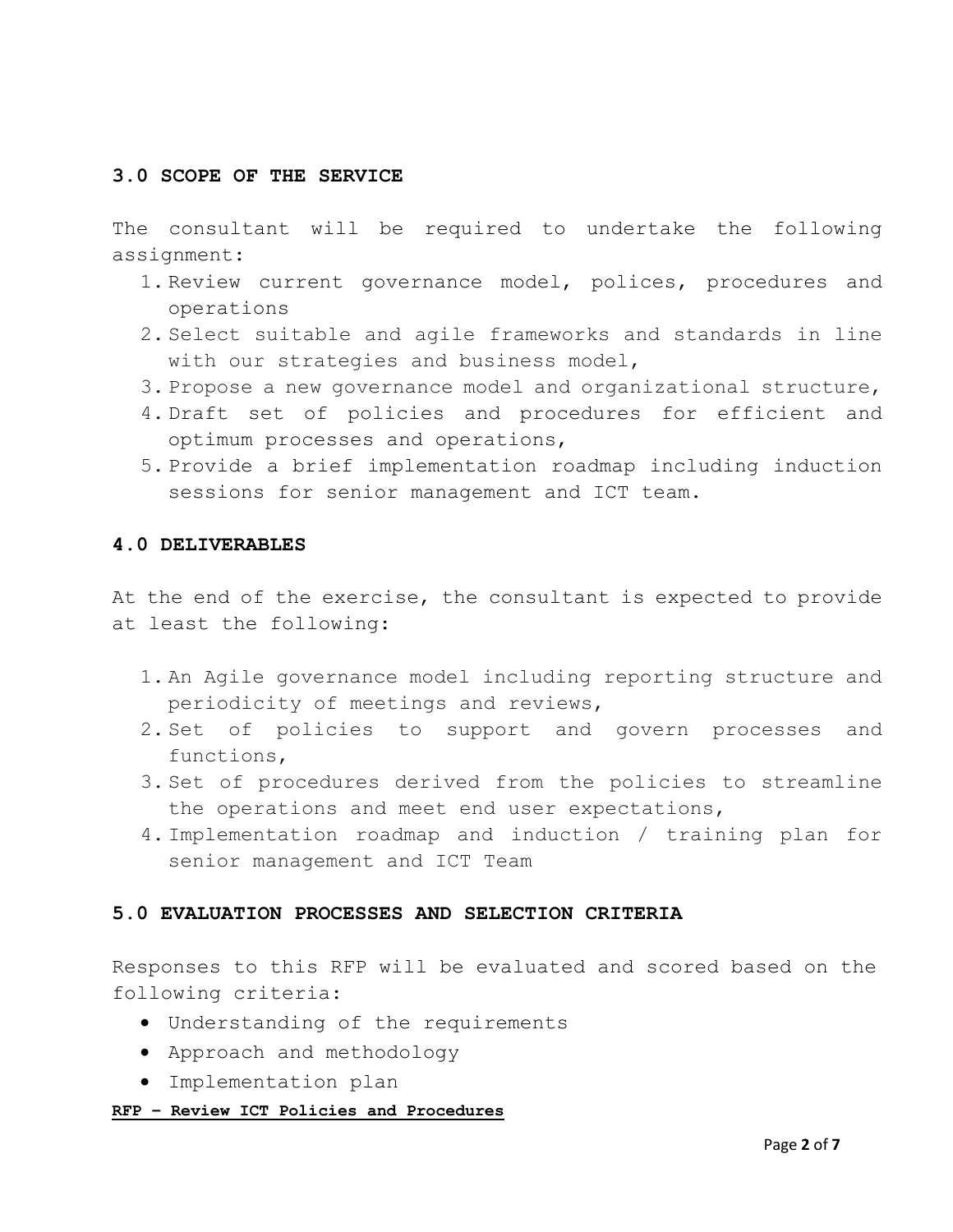- Team composition and tools to be used
- Cost
- Firm's financial stability
- Quality and clarity of proposal presentation

#### **6.0 PRESENTATION OF TENDER**

To facilitate the analysis of responses to this RFP, firms are required to prepare their proposals in accordance with the instructions outlined in this section. Firms whose proposals deviate from these instructions may be considered non-responsive and may be disqualified at the discretion of the Corporation.

Proposals should be prepared as simply as possible and should provide a straightforward, concise description of the firm's capabilities to satisfy the requirements of the RFP. Emphasis should be concentrated on accuracy, completeness, and clarity of content. All parts, pages, figures, and tables should be numbered and clearly labeled. The proposal should be organized into the following major sections:

# **Section Title**

- 1.0 Executive summary
- 2.0 Company Experience / Expertise
- 3.0 Approach and methodology
- 4.0 Organization and staffing
- 5.0 Cost quotations
- 6.0 Financial information
- 7.0 Resumes of key staff to be deployed

## **6.1 Executive summary**

This part of the response to the RFP should be limited to a brief narrative highlighting the firm's proposal. The summary should contain as little technical details as possible and should be oriented towards non-technical personnel. The Executive summary should not include cost quotations.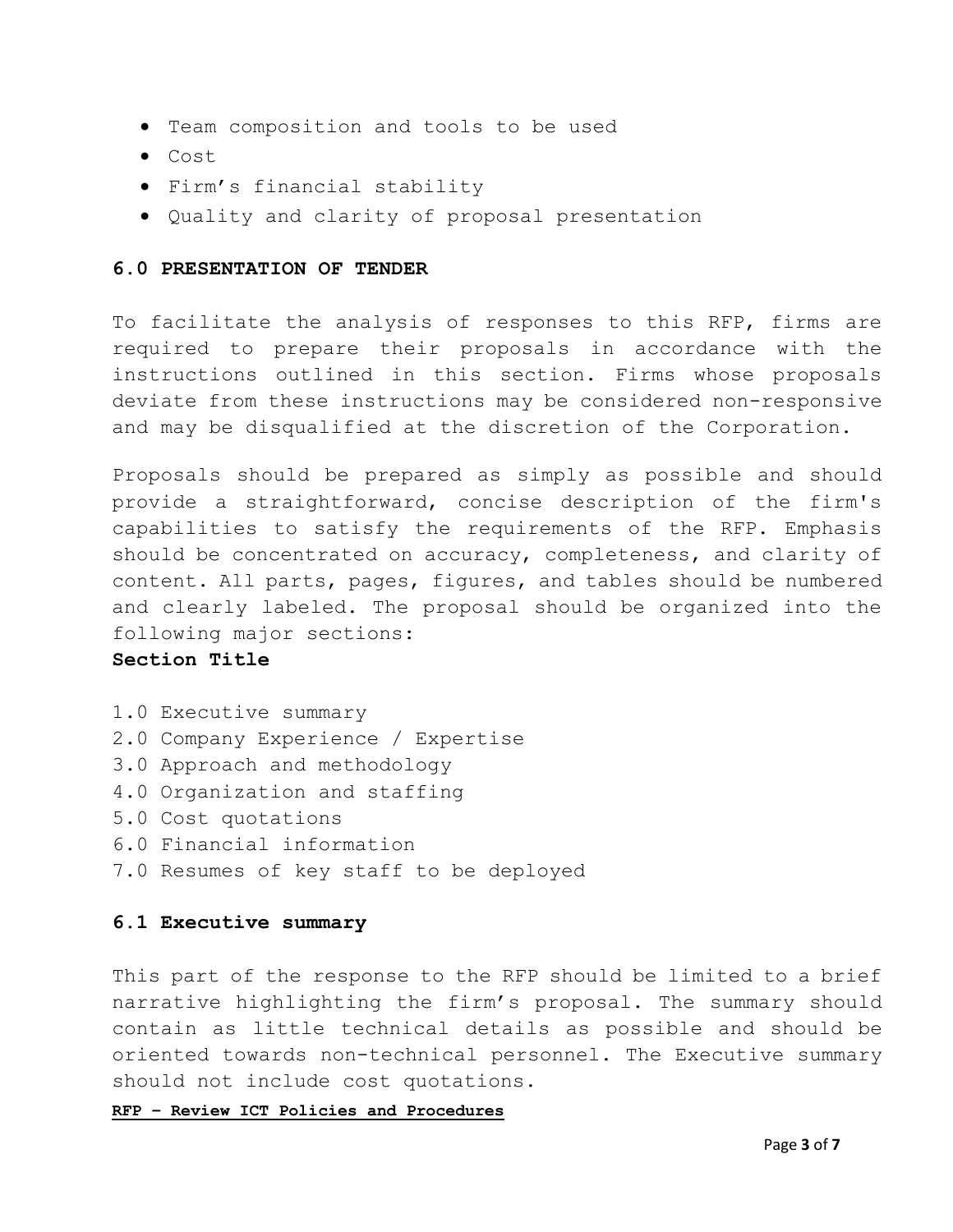# **6.2 Company Experience / Expertise**

The firm must provide the following information about their company so that Africa Re can evaluate their stability and ability to support the commitments set forth in response to the RFP. Africa Re may require the vendor to provide additional documentation to support and/or clarify requested information.

*[Using the format below, provide information on each relevant assignment for which your organization, and each associate for this assignment, was legally contracted either individually, as a corporate entity or, as one of the major companies within an association, for carrying out projects similar to the ones requested under the Terms of Reference included in this document. The Proposal must demonstrate that the Vendor has a proven track record of successful experience in providing services similar in substance, complexity, value, duration, and volume of services sought in this RFP.]*

| Assignment name:                | Approximate value of the      |  |  |
|---------------------------------|-------------------------------|--|--|
|                                 | contract (in currency US\$):  |  |  |
| Country:                        | Duration of assignment        |  |  |
| Location within country:        | $(months)$ :                  |  |  |
|                                 |                               |  |  |
| Name of client:                 | Total no of staff-months of   |  |  |
|                                 | the assignment:               |  |  |
| Address:                        | Approximate value of the      |  |  |
|                                 | services provided by your     |  |  |
|                                 | firm under the contract (in   |  |  |
|                                 | currency US\$):               |  |  |
| Start date (month/year) :       | No of professional staff-     |  |  |
| Completion date (month/year):   | months provided by associated |  |  |
|                                 | vendors:                      |  |  |
| Name of associated consultants, | Name of proposed senior       |  |  |
| if any:                         | professional staff of your    |  |  |

*Maximum 20 pages*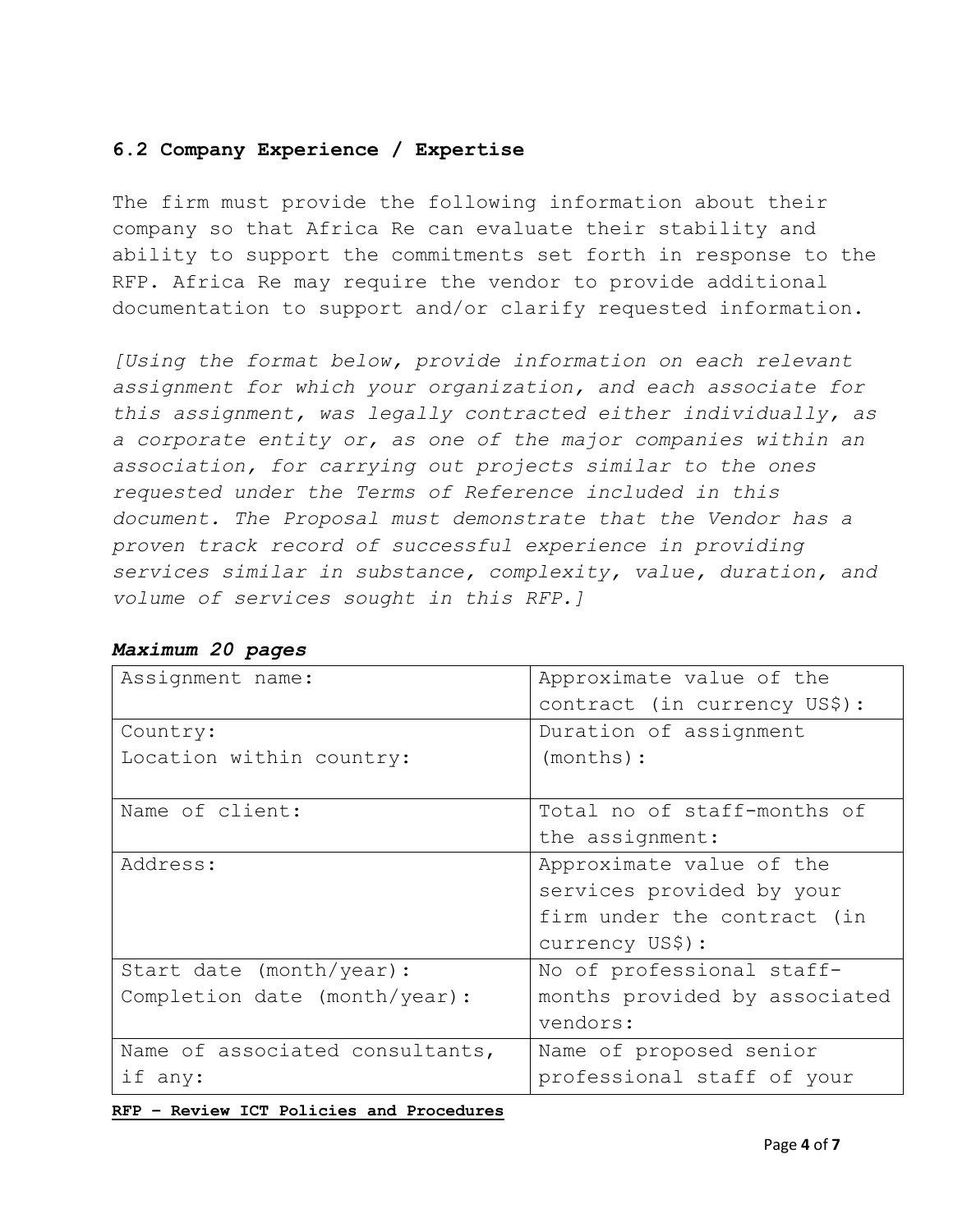|                                                                 | firm involved and functions |  |
|-----------------------------------------------------------------|-----------------------------|--|
|                                                                 | performed:                  |  |
| Narrative description of review engagement:                     |                             |  |
| Description of actual services provided by your staff within    |                             |  |
| the assignment:                                                 |                             |  |
| Description of challenges encountered, and the strategy used to |                             |  |
| address and successfully close the project including time and   |                             |  |
| resources:                                                      |                             |  |

# **6.3 Approach and Methodology**

In this chapter, you should explain your understanding of the objectives of the assignment, approach to the services, methodology for carrying out the activities and obtaining the expected output and the degree of details of such output. You should highlight the problems being addressed and their importance and explain the technical approach you would adopt to address them. You should also explain the methodologies you propose to adopt and highlight the compatibility of those methodologies with the proposed approach.

## **6.4 Organization and Staffing**

In this chapter, you should propose the structure and composition of your team. You should list the main components of the assignment, the key expert responsible, and proposed technical and functional staff.

## **6.5 Cost Quotations**

The firm's cost quotations must be itemized in line with the phases of the assignment.

#### **6.6 Financial Information**

The vendor's financial information should be included in this section. Financial information must include audited financial information for the past three years if applicable.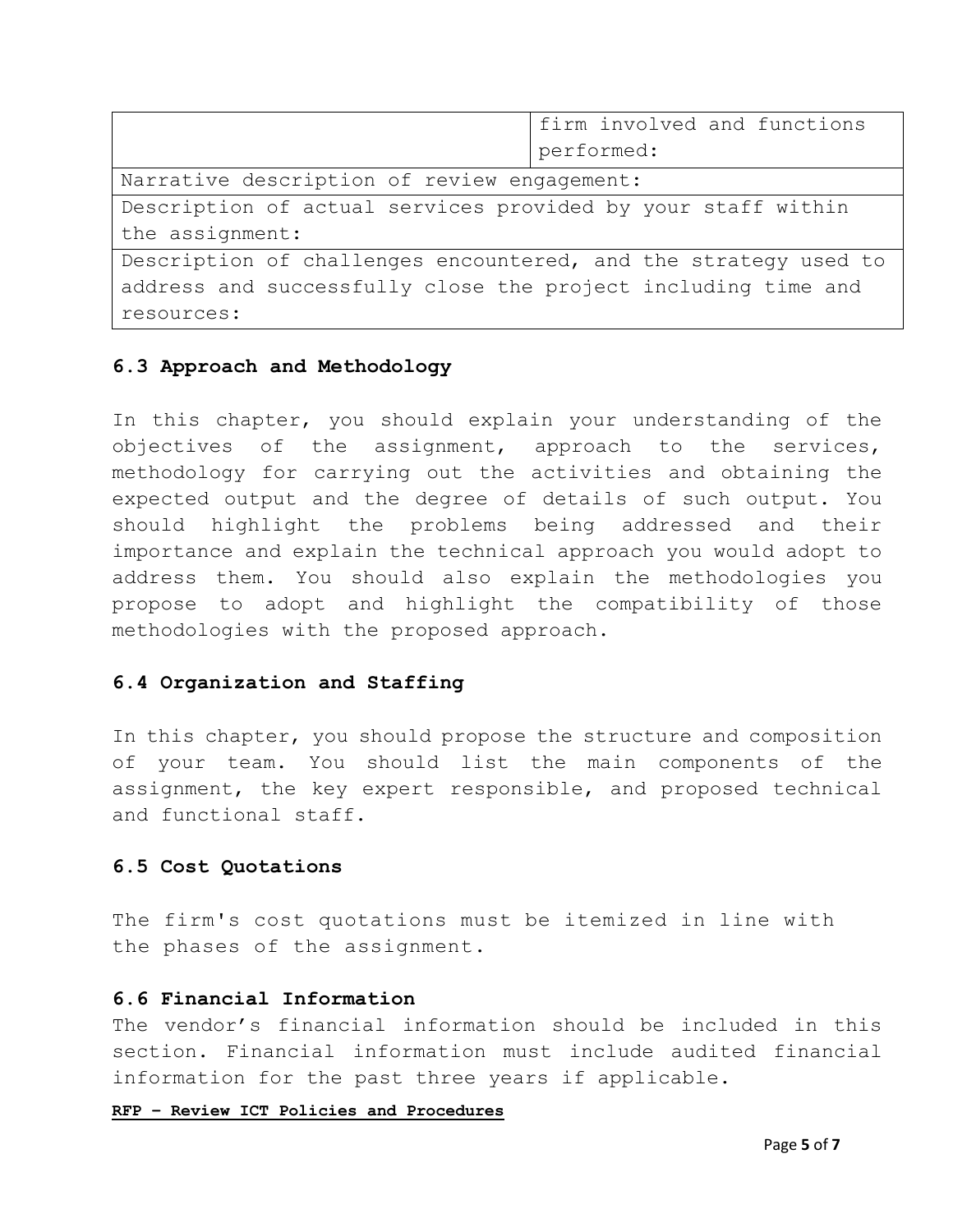# **6.7 Resumes**

The vendor must make every effort to select staff for the assignment based on Africa Re's needs. Applicable resumes should be included in this section.

#### **7.0 COMPANY AND OTHER GENERAL REQUIREMENTS**

| No.       | Requirement                                  | Vendor   |
|-----------|----------------------------------------------|----------|
|           |                                              | Response |
|           | 6.1 Company Information Requirements         |          |
| a)        | How long has company been in business?       |          |
| b)        | How long has the company been providing ICT  |          |
|           | Governance, policies, and procedures review? |          |
| $\circ$ ) | State number of employees in the company.    |          |
| b)        | State total number of employees dedicated to |          |
|           | this assignment.                             |          |

## **8.0 CLARIFICATION AND AMENDMENT OF REQUEST FOR PROPOSAL**

The firm may request for clarification only up to 3 days before proposal submission date. Any request for clarification must be sent in writing by letter or email to the Africa Re's address indicated below. Africa Re will respond by letter or email to such requests and will send written copies of the response (including an explanation of the query but without identifying the source of the inquiry) to all firms which intend to submit proposals.

**Contact for clarification:** [icttender@africa-re.com](mailto:icttender@africa-re.com)

## **9.0 PROPOSAL SUBMISSION**

The Proposals should be submitted through the email address tender@africa-re.com not later than **June 30, 2022**, and the